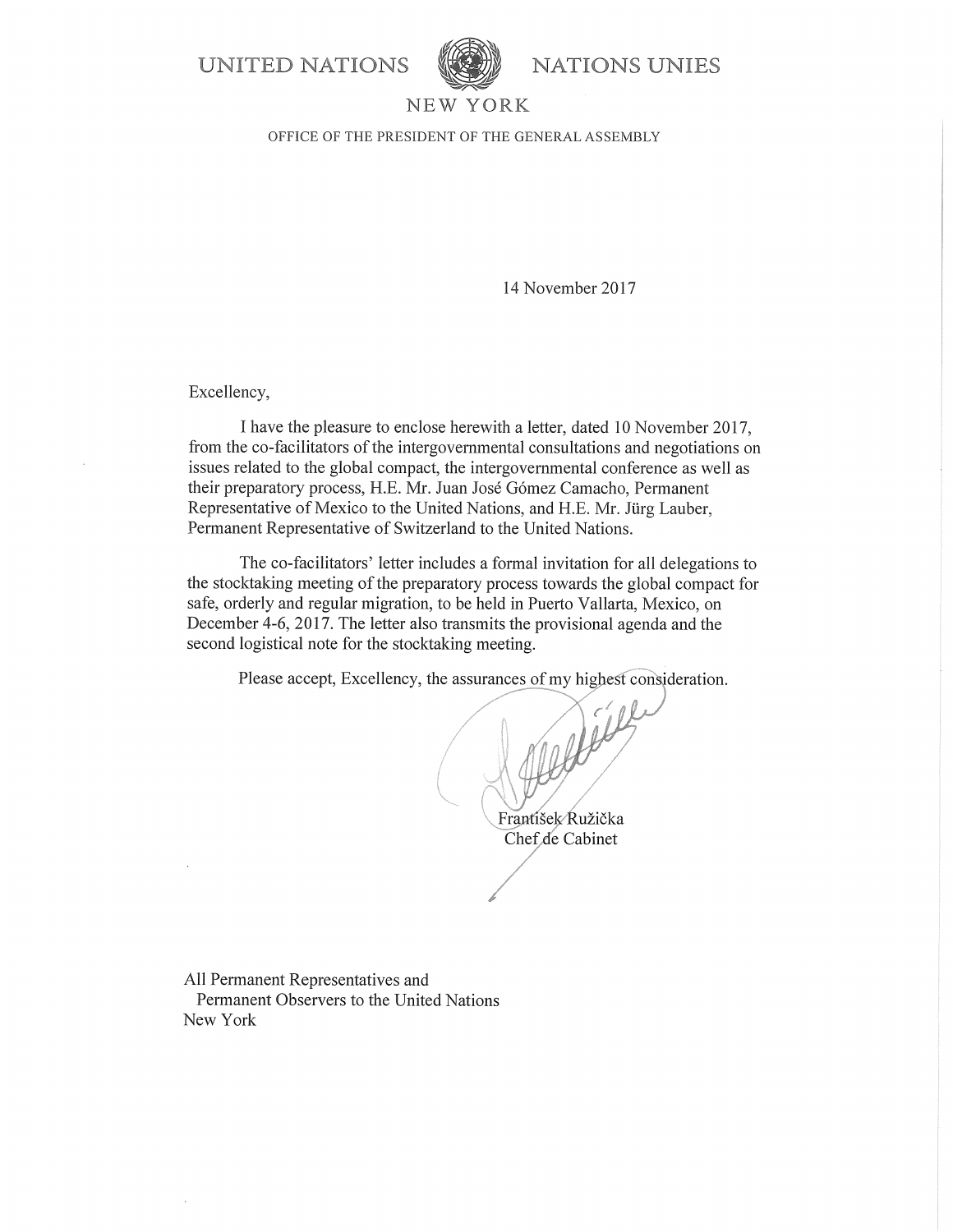

PERMANENT MISSION OF MEXICO TO THE UNITED NATIONS



Schweizerische Eidgenossenschaft Confédération suisse Confederazione Svizzera Confederaziun svizra

Permanent Mission of Switzerland to the United Nations

New York, 10 November 2017

Excellency,

We are pleased to write to you in our capacity as co-facilitators to lead the intergovernmental consultations and negotiations on issues related to the global compact for safe, orderly and regular migration, the intergovernmental conference, as well as their preparatory process.

Following our earlier communications, we are pleased to formally invite all delegations to the preparatory (stocktaking) meeting relating to the global compact for safe, orderly and regular migration, to take place from 4-6 December in Puerto Vallarta, Mexico.

As you know, the third phase of the preparatory process (negotiations) will take place in New York starting in February 2018. The meeting in Puerto Vallarta is a unique opportunity to ensure that the information gathered during phase I (consultations) in 2017 is a true basis for the negotiations. In this light, we believe it is very important to count on the support of Permanent Representatives. We thus kindly invite Permanent Representatives based in New York to consider participating in the stocktaking meeting in Puerto Vallarta from 4- 6 December as part of their respective national delegation.

Attached you will find the second logistical note for the meeting. In addition, all relevant information is also available at [http://refugeesmigrants.un.org/stocktaking-phase.](http://refugeesmigrants.un.org/stocktaking-phase)

As outlined in the provisional agenda, the meeting is truly aimed at providing an analysis of the realities of international migration in all its dimensions. Complementary to the thematic and regional discussions in the past months, the stocktaking meeting will pave the way for intergovernmental negotiations towards a global compact that is practical, forward-looking and implementable.

We further encourage your Government to send any additional inputs you may have to this phase to [gcmigration@un.org](mailto:gcmigration@un.org) no later than 1 December 2017.

We look forward to welcoming your national delegation to Puerto Vallarta and are certain that your continued constructive engagement will result in a successful meeting in the preparatory process.

Please accept, Excellency, the assurances of our highest consideration



Juan José Gómez Camacho Ambassador and Permanent Representative of Mexico to the United Nations

Jürg Lauber Ambassador and Permanent Representative of Switzerland to the United Nations

**Permanent and Observer Missions to the United Nations N E W Y O R K**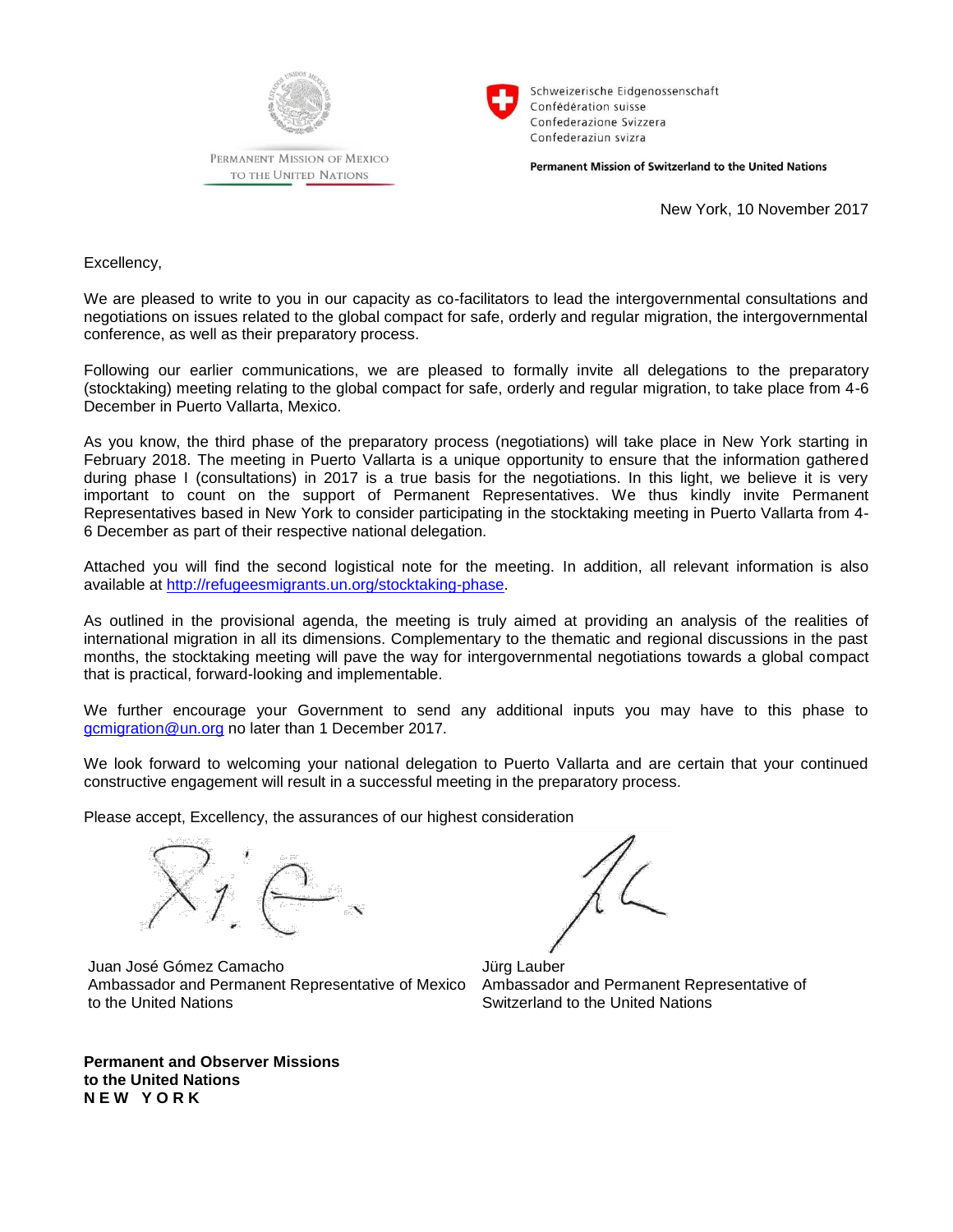

**Provisional agenda (as of 10 November 2017)**

#### **Day 1**

| <b>TIME</b>    | <b>AGENDA ITEM</b>                                                                                                                                                                                                                                                                                                        | <b>OBJECTIVES AND OUTCOMES</b>                                                                                                                                                                                                                         |  |
|----------------|---------------------------------------------------------------------------------------------------------------------------------------------------------------------------------------------------------------------------------------------------------------------------------------------------------------------------|--------------------------------------------------------------------------------------------------------------------------------------------------------------------------------------------------------------------------------------------------------|--|
| 08:00<br>09:30 | <b>REGISTRATION</b>                                                                                                                                                                                                                                                                                                       |                                                                                                                                                                                                                                                        |  |
| 09:30<br>10:45 | <b>WELCOME CEREMONY</b><br>H.E. Mr. Enrique Peña Nieto, President of Mexico (TBC)<br>$\blacksquare$<br>H.E. Dr. Luis Videgaray, Minister of Foreign Affairs of Mexico (TBC)<br>$\blacksquare$<br>Ms. Louise Arbour, Secretary-General of the Intergovernmental<br>$\blacksquare$<br>Conference on International Migration | Objectives:<br>- Welcome participants<br>Format:<br>Formal inaugural session in which Mexico as the<br>host country will welcome participants                                                                                                          |  |
| 10:45<br>11:00 | <b>OPENING SESSION - INTRODUCTION BY THE CO-FACILITATORS</b><br>H.E. Mr. Juan José Gómez Camacho, Permanent Representative of<br>$\blacksquare$<br>Mexico to the United Nations in New York<br>H.E. Mr. Jürg Lauber, Permanent Representative of Switzerland to the<br><b>United Nations in New York</b>                  | Objectives:<br>Present objectives and approach of the<br>stocktaking meeting<br>Format:<br>Opening session consisting of introductory<br>$\blacksquare$<br>remarks by the co-facilitators                                                              |  |
| 11:00          | <b>RETROSPECTION SESSION - LOOKING BACK ON PHASE I</b><br>Introduction and moderation:<br>H.E. Mr. Juan José Gómez Camacho, Permanent Representative of<br>Mexico to the United Nations in New York                                                                                                                       | Objectives:<br>Take stock of phase I through representatives of<br>relevant global, regional and sub-regional<br>platforms<br>Share highlights and recommendations of the<br>different consultations and processes in a<br>concise manner.             |  |
| 13:00          | Panel I - Global, regional, sub-regional and national perspectives:<br>Ms. Louise Arbour, Secretary-General of the Intergovernmental<br>Conference on International Migration (focus: informal thematic sessions)<br>One Executive Secretary representing all UN Regional Economic                                        | Format:<br>Panel moderated by one of the co-facilitators<br>The format is "Davos-style" with each speaker<br>making a 5 minute introduction followed by<br>discussion in the panel and with the participants<br>No power point presentations or formal |  |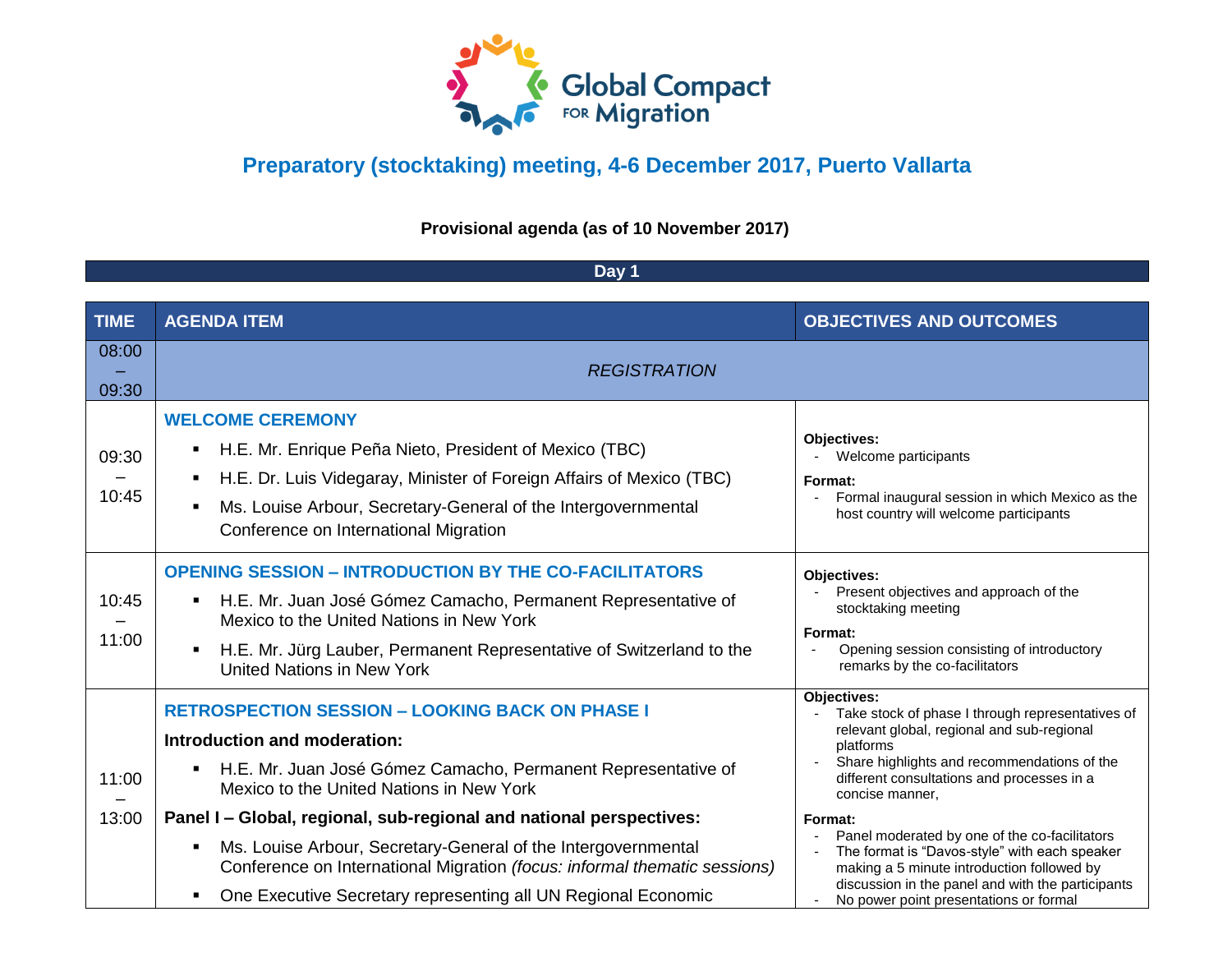

|                | Commissions (focus: formal regional consultations)<br>H.E. Mr. William Lacy Swing, Director General of the International<br>Organization for Migration (focus: IOM IDM, regional (RCPs) and national<br>consultations outside the UN)<br>One co-chair, Global Forum on Migration and Development (GFMD)<br>(focus: global consultation outside the UN)<br>Interactive discussion:<br>All participants                                                                                                                                                                     | speeches will be prepared<br>The idea is to foster an open debate and lively<br>interaction.<br>Chairs of RCPs (always a Member State) should<br>be given extra time for interventions from the<br>floor on behalf of the respective regional process<br>or mechanism, as well as preferential speaking<br>order                                                                                                                                                                                                                                                  |
|----------------|---------------------------------------------------------------------------------------------------------------------------------------------------------------------------------------------------------------------------------------------------------------------------------------------------------------------------------------------------------------------------------------------------------------------------------------------------------------------------------------------------------------------------------------------------------------------------|-------------------------------------------------------------------------------------------------------------------------------------------------------------------------------------------------------------------------------------------------------------------------------------------------------------------------------------------------------------------------------------------------------------------------------------------------------------------------------------------------------------------------------------------------------------------|
| 13:00<br>15:00 | <b>LUNCH</b>                                                                                                                                                                                                                                                                                                                                                                                                                                                                                                                                                              |                                                                                                                                                                                                                                                                                                                                                                                                                                                                                                                                                                   |
| 15:00<br>16:30 | <b>RETROSPECTION SESSION - LOOKING BACK ON PHASE I (continued)</b><br>Introduction and moderation:<br>H.E. Mr. Jürg Lauber, Permanent Representative of Switzerland to the<br>$\blacksquare$<br><b>United Nations in New York</b><br>Panel II - Stakeholder perspectives:<br>Civil society representative (TBA)<br>Private sector representative (TBA)<br>Trade Unions representative (TBA)<br>Representative of the International Parliamentary Union (TBA)<br>Representative of National Human Rights Institutions (TBA)<br>Interactive discussion:<br>All participants | Objectives:<br>Take stock of phase I through representatives of<br>different stakeholder groups<br>Share highlights and recommendations of the<br>$\blacksquare$<br>different consultations and processes<br>Format:<br>Panel moderated by one of the co-facilitators<br>The format is "Davos-style" with each speaker<br>making a 5 minute introduction followed by<br>discussion in the panel and with the participant<br>No power point presentations or formal<br>speeches will be prepared<br>The idea is to foster an open debate and lively<br>interaction |
| 16:30<br>17:55 | "IDEA LAB" SESSION - TOWARDS A VISION<br>Introduction and master of ceremony:<br>Ms. Marta Foresti, Overseas Development Institute                                                                                                                                                                                                                                                                                                                                                                                                                                        | Objectives:<br>Platform to stimulate analysis with innovative<br>initiatives, ideas, visions and concrete objectives<br>Format:<br>TED Talk format, ideally in amphitheater style, in                                                                                                                                                                                                                                                                                                                                                                             |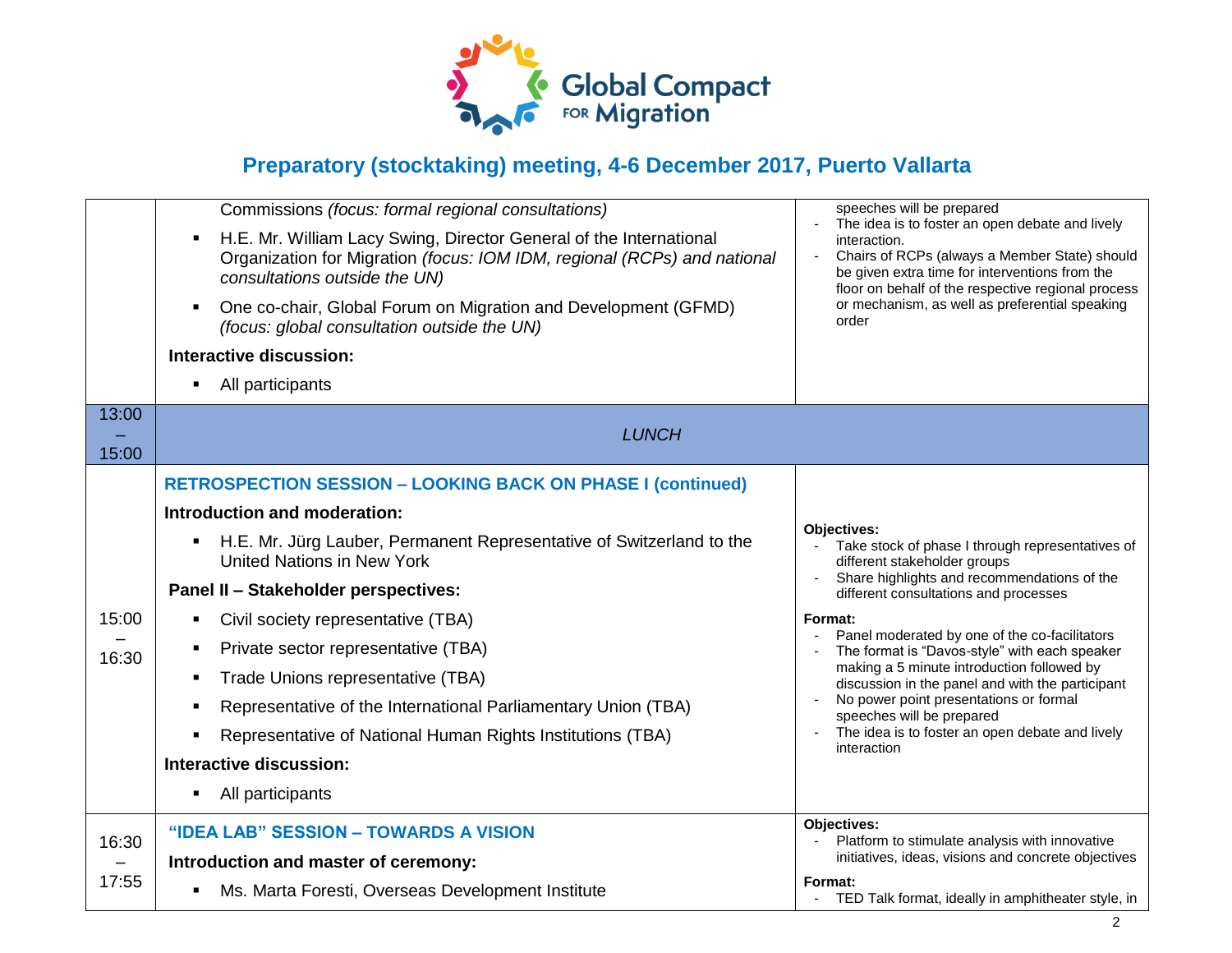

|                | "TED Talks" on:<br>Data and evidence<br>Public perceptions and narratives<br>Migration and identity<br>Interactive discussion:<br>All participants | order to stimulate discussion and interactivity<br>The three presenters speak consecutively, and<br>subsequently join a Davos style panel to answer<br>moderated questions<br>The speakers are meant to be stimulating and<br>provocative and should not be from Member<br>States of from the UN system |
|----------------|----------------------------------------------------------------------------------------------------------------------------------------------------|---------------------------------------------------------------------------------------------------------------------------------------------------------------------------------------------------------------------------------------------------------------------------------------------------------|
| 17:55<br>18:00 | <b>CLOSING DAY 1</b><br>Co-facilitators                                                                                                            | Objectives:<br>Recap day 1<br>Outlook on day 2<br>Format:<br>Remarks by the co-facilitators                                                                                                                                                                                                             |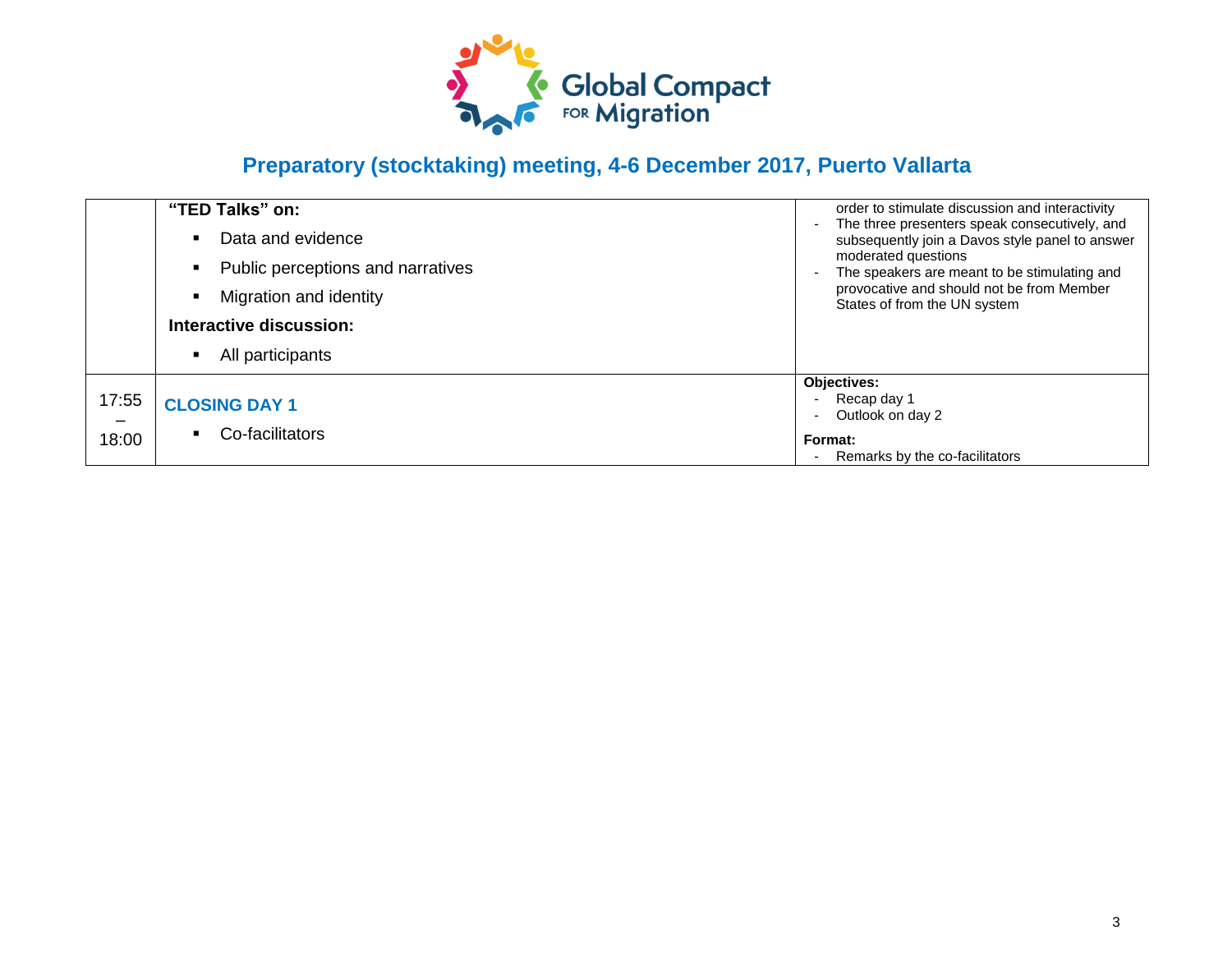

**Day 2**

| <b>TIME</b>    | <b>AGENDA ITEM</b>                                                                                                                                                                                                                                                                                                    |                                                                                                                                                                    |                                                                                                                                                                                                                                                                                                                                                                            | <b>OBJECTIVES AND OUTCOMES</b>                                                                                                                                                                                                                                                                                                                                                                                                                       |
|----------------|-----------------------------------------------------------------------------------------------------------------------------------------------------------------------------------------------------------------------------------------------------------------------------------------------------------------------|--------------------------------------------------------------------------------------------------------------------------------------------------------------------|----------------------------------------------------------------------------------------------------------------------------------------------------------------------------------------------------------------------------------------------------------------------------------------------------------------------------------------------------------------------------|------------------------------------------------------------------------------------------------------------------------------------------------------------------------------------------------------------------------------------------------------------------------------------------------------------------------------------------------------------------------------------------------------------------------------------------------------|
| 9:45<br>10:00  | <b>OPENING DAY 2</b><br>Introduction of working methods:<br>Co-facilitators<br>$\blacksquare$                                                                                                                                                                                                                         |                                                                                                                                                                    | Objectives:<br>Introduction of the agenda of day 2<br>Introduction of moderators and rapporteurs (both<br>from Member States) for the six action groups<br>Present working methods for the synthesis and<br>consolidation of inputs and recommendations<br>gathered in phase I<br>Format:<br>Co-facilitators on podium<br>Moderators on podium<br>Rapporteurs in front row |                                                                                                                                                                                                                                                                                                                                                                                                                                                      |
| 10:00<br>10:45 | <b>THEMATIC SYNTHESIS AND CONSOLIDATION SESSION - TOWARDS</b><br><b>CONCRETE COMMITMENTS</b><br>Introduction and moderation:<br>Co-facilitators<br>$\blacksquare$<br><b>Keynotes:</b><br>Keynote on the human, community and local/sub-national dimensions<br>Keynote on the national, regional and global dimensions |                                                                                                                                                                    | Objectives:<br>Co-facilitators reflect on main messages heard<br>in phase I, including in the regional and thematic<br>consultations<br>Keynote speakers frame the discussions in the<br>action groups along the six dimensions<br>Format:<br>Co-facilitators and keynote speakers on podium<br>Plenary before going into sub-groups                                       |                                                                                                                                                                                                                                                                                                                                                                                                                                                      |
| 10:45<br>13:00 | <b>ACTION GROUP 1:</b><br><b>HUMAN DIMENSIONS</b><br>Introduction:<br>Moderator<br>$\blacksquare$<br><b>Open discussion:</b><br>All participants                                                                                                                                                                      | <b>ACTION GROUP 2:</b><br><b>COMMUNITY</b><br><b>DIMENSIONS</b><br><b>Introduction</b><br>Moderator<br>$\blacksquare$<br>Open discussion:<br>All participants<br>٠ | <b>ACTION GROUP 3:</b><br><b>LOCAL/SUB-</b><br><b>NATIONAL</b><br><b>DIMENSIONS</b><br><b>Introduction</b><br>Moderator<br>$\blacksquare$<br><b>Open discussion:</b><br>All participants                                                                                                                                                                                   | Objectives:<br>Analyze the full scope of the thematic<br>discussions from different angles<br>Format:<br>One or two concrete questions will be presented<br>$\blacksquare$<br>to Member States several weeks in advance for<br>each action group<br>Moderated each by a Member State<br>Rapporteur represented by a Member State<br>representative<br>The moderator will introduce the dimension and<br>briefly present the questions that have been |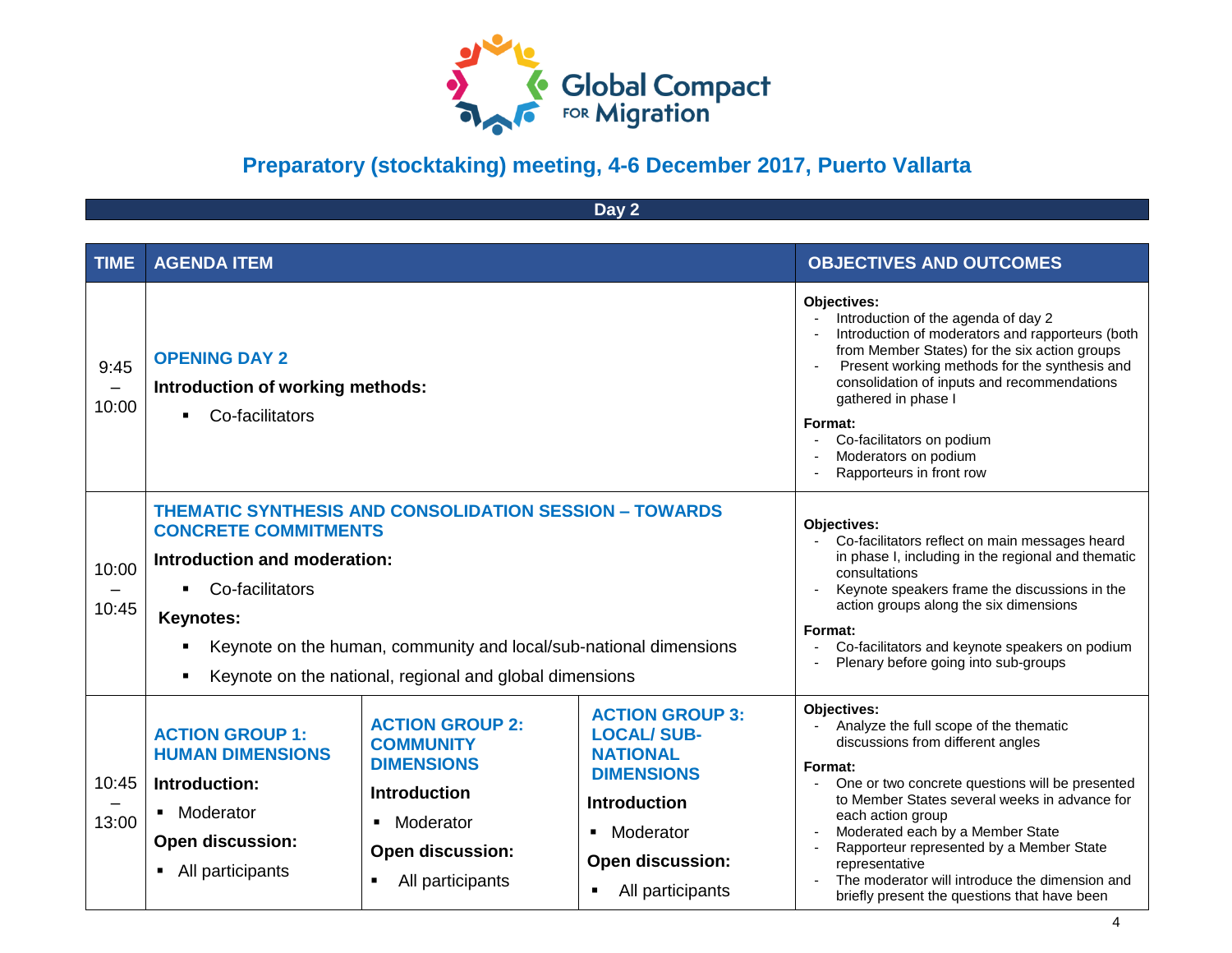

|                |                                                                                                                                                   |                                                                                                                                                                   |                                                                                                                                                                           | submitted to participants in advance for<br>preparation<br>The open discussion is focused on<br>discussing/proposing actionable commitments<br>and means of implementation<br>At the end, the moderator and rapporteur<br>summarize the main outcomes of the action<br>group<br>The results are put into a pre-established format<br>for concise inputs in the form of bullet points                                                                                                                                                                                                                                                                                                                                                                                                                                       |
|----------------|---------------------------------------------------------------------------------------------------------------------------------------------------|-------------------------------------------------------------------------------------------------------------------------------------------------------------------|---------------------------------------------------------------------------------------------------------------------------------------------------------------------------|----------------------------------------------------------------------------------------------------------------------------------------------------------------------------------------------------------------------------------------------------------------------------------------------------------------------------------------------------------------------------------------------------------------------------------------------------------------------------------------------------------------------------------------------------------------------------------------------------------------------------------------------------------------------------------------------------------------------------------------------------------------------------------------------------------------------------|
| 13:00          |                                                                                                                                                   |                                                                                                                                                                   | <b>LUNCH</b>                                                                                                                                                              |                                                                                                                                                                                                                                                                                                                                                                                                                                                                                                                                                                                                                                                                                                                                                                                                                            |
| 15:00          |                                                                                                                                                   |                                                                                                                                                                   |                                                                                                                                                                           |                                                                                                                                                                                                                                                                                                                                                                                                                                                                                                                                                                                                                                                                                                                                                                                                                            |
| 15:00<br>18:00 | <b>ACTION GROUP 4:</b><br><b>NATIONAL</b><br><b>DIMENSIONS</b><br><b>Introduction</b><br>Moderator<br><b>Open discussion:</b><br>All participants | <b>ACTION GROUP 5:</b><br><b>REGIONAL</b><br><b>DIMENSIONS</b><br><b>Introduction</b><br>Moderator<br>٠<br>Open discussion:<br>All participants<br>$\blacksquare$ | <b>ACTION GROUP 6:</b><br><b>GLOBAL DIMENSIONS</b><br><b>Introduction</b><br>Moderator<br>$\blacksquare$<br><b>Open discussion:</b><br>All participants<br>$\blacksquare$ | Objectives:<br>Analyze the full scope of the thematic<br>discussions from different angles<br>Format:<br>One or two concrete questions will be presented<br>to Member States several weeks in advance for<br>each action group<br>Moderated each by a Member State<br>Rapporteur represented by a Member State<br>representative<br>The moderator will introduce the dimension and<br>briefly present the questions that have been<br>submitted to participants in advance for<br>preparation<br>The open discussion is focused on<br>discussing/proposing actionable commitments<br>and means of implementation<br>At the end, the moderator and rapporteur<br>summarize the main outcomes of the action<br>group<br>The results are put into a pre-established format<br>for concise inputs in the form of bullet points |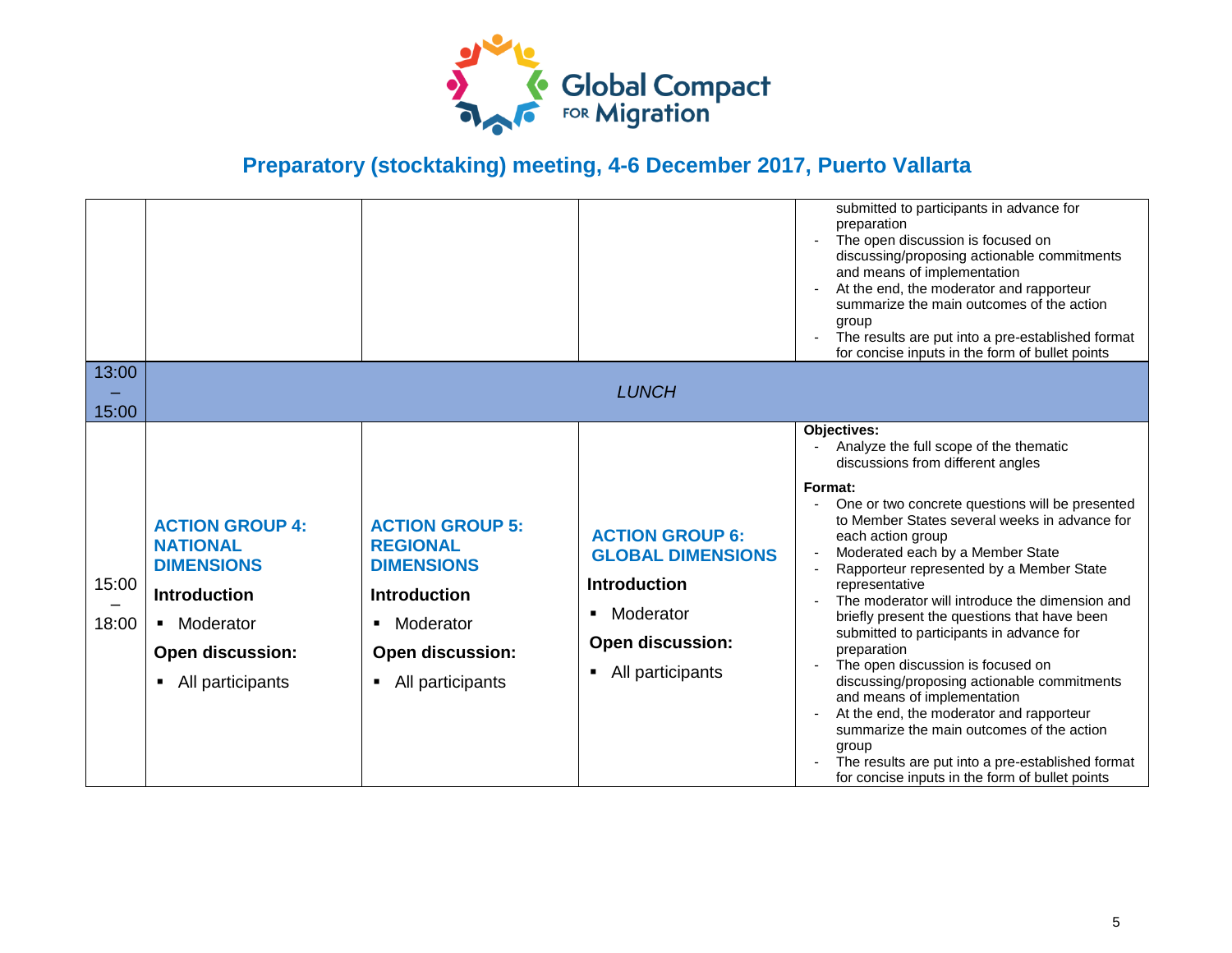

**Day 3**

| <b>TIME</b>    | <b>AGENDA ITEM</b>                                                                                                                                                                                                                                                                                                                                                                   | <b>OBJECTIVES AND OUTCOMES</b>                                                                                                                                                                                                                                                                                                                                                                                                                                                                                                                                                                                                                                                                                                                                                       |
|----------------|--------------------------------------------------------------------------------------------------------------------------------------------------------------------------------------------------------------------------------------------------------------------------------------------------------------------------------------------------------------------------------------|--------------------------------------------------------------------------------------------------------------------------------------------------------------------------------------------------------------------------------------------------------------------------------------------------------------------------------------------------------------------------------------------------------------------------------------------------------------------------------------------------------------------------------------------------------------------------------------------------------------------------------------------------------------------------------------------------------------------------------------------------------------------------------------|
| 10:00<br>10:05 | <b>OPENING DAY 3</b><br>Co-facilitators                                                                                                                                                                                                                                                                                                                                              | <b>Objectives:</b><br>Introduction of the agenda of day 3<br>Format:<br>Co-facilitators on podium                                                                                                                                                                                                                                                                                                                                                                                                                                                                                                                                                                                                                                                                                    |
| 10:05<br>11:00 | <b>REPORTING SESSION - THEMATIC SYNTHESIS AND CONSOLIDATION -</b><br><b>TOWARDS CONCRETE COMMITMENTS</b><br>Introduction and moderation:<br>Co-facilitators<br>$\blacksquare$<br><b>Reports from action groups:</b><br>All 6 rapporteurs from the action groups report back from discussions on the<br>six dimensions of international migration                                     | Objectives:<br>Reports on the action groups<br>Presentation of concrete proposals of<br>commitments and means of implementation<br>Share outcomes to be included in the co-<br>facilitators' summary<br>Format:<br>Moderation by co-facilitators<br>Panel of all 6 rapporteurs (Member States)<br>Plenary format                                                                                                                                                                                                                                                                                                                                                                                                                                                                     |
| 11:00<br>13:00 | <b>FOLLOW-UP AND IMPLEMENTATION SESSION - TOWARDS A COHERENT</b><br><b>INSTITUTIONAL ARCHITECTURE AND EFFECTIVE PARTNERSHIPS</b><br>Introduction and moderation:<br>Co-facilitators<br>$\blacksquare$<br>Panel on institutional architecture and partnerships:<br>Expert panelist 1<br>$\blacksquare$<br><b>Expert panelist 2</b><br>Interactive discussion<br>All participants<br>٠ | Objectives:<br>Discuss the means of implementation, follow-up<br>and review of the global compact<br>Discuss overarching means of implementation<br>(similar to SDG 17), such as partnerships,<br>capacity-building, financing, data, etc.<br>Format:<br>Co-facilitators moderate the panels and the<br>$\blacksquare$<br>interactive discussion<br>UN-panel format<br>The expert panelists, from outside of the UN<br>System, will provide recommendations of<br>elements to be considered for effective<br>implementation and follow-up and review (7<br>minutes each)<br>In the following discussion, delegations will react<br>to the proposals of the panelists, and provide<br>their own views on means of implementation,<br>partnerships, the institutional architecture and |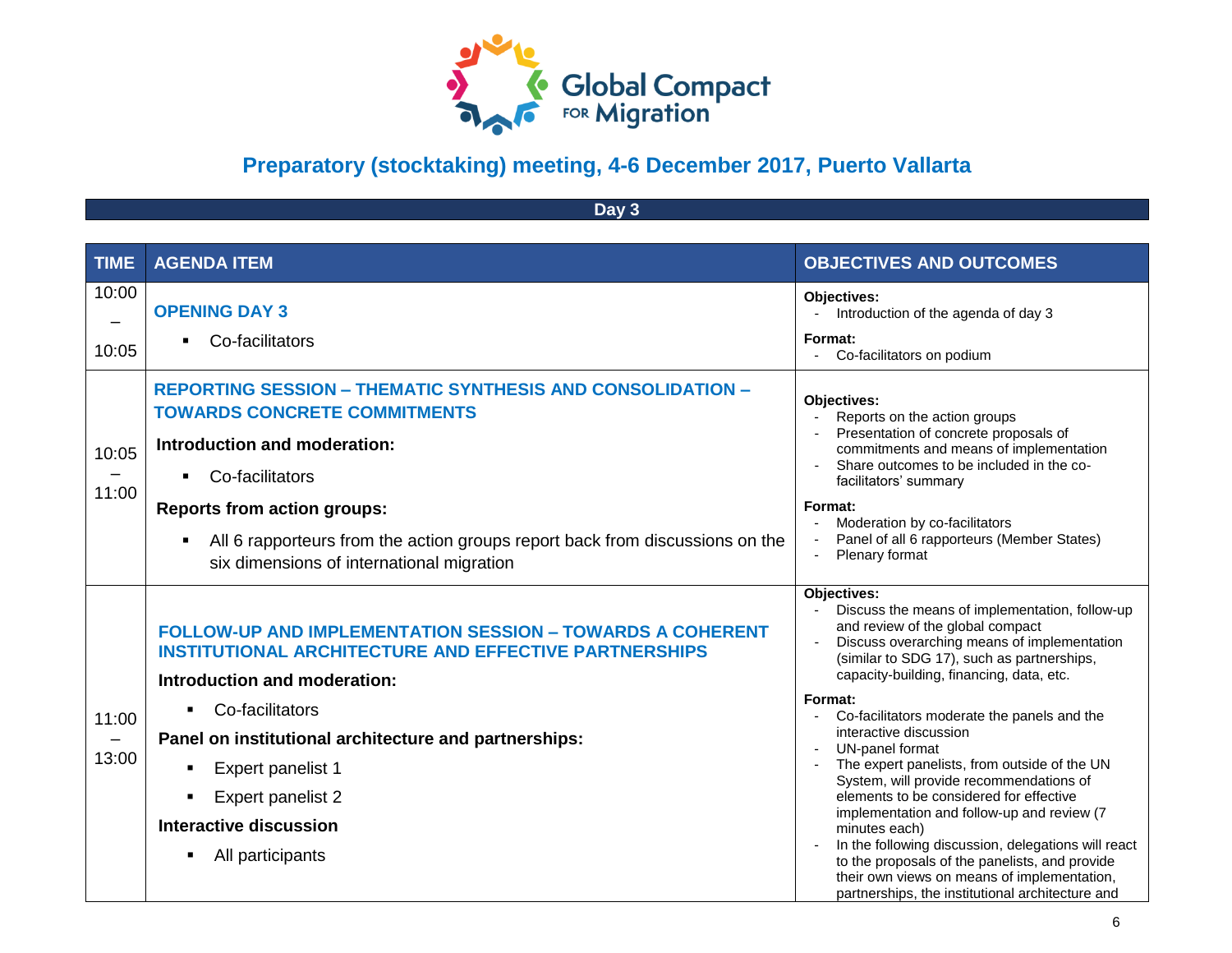

|                |                                                                                                                                                                                                                                                                                                                                                                                                                                                                                                                                                    | follow-up and review                                                                                                                                                                                                                                                                                                                                                                                                                                                                                                                                                                                        |
|----------------|----------------------------------------------------------------------------------------------------------------------------------------------------------------------------------------------------------------------------------------------------------------------------------------------------------------------------------------------------------------------------------------------------------------------------------------------------------------------------------------------------------------------------------------------------|-------------------------------------------------------------------------------------------------------------------------------------------------------------------------------------------------------------------------------------------------------------------------------------------------------------------------------------------------------------------------------------------------------------------------------------------------------------------------------------------------------------------------------------------------------------------------------------------------------------|
| 13:00<br>15:00 | <b>LUNCH</b>                                                                                                                                                                                                                                                                                                                                                                                                                                                                                                                                       |                                                                                                                                                                                                                                                                                                                                                                                                                                                                                                                                                                                                             |
| 15:00<br>17:15 | <b>CONCLUDING SESSION - TOWARDS A GLOBAL COMPACT FOR SAFE,</b><br><b>ORDERLY AND REGULAR MIGRATION</b><br>Introduction and moderation:<br>Co-facilitators<br>$\blacksquare$<br>Panel on the way forward:<br>Ms. Louise Arbour, Secretary-General of the Intergovernmental Conference<br>on International Migration<br>Overarching observations on the stocktaking meeting by two experts:<br>Ms. Kathleen Newland, Migration Policy Institute<br>$\circ$<br>Mr. Gibril Faal, GK Partners<br>$\circ$<br>Interactive discussion<br>All participants  | Objectives:<br>Summary panel based on a reading of what the<br>GCM may look like based on the discussions at<br>the stocktaking meeting<br>Format:<br>Co-facilitators, SGICM as rapporteur of the<br>meeting, and two experts on podium<br>Followed by an interactive debate that may be<br>used by delegations to communicate key<br>messages again or to address any other<br>business<br>Co-facilitators moderate the session<br>SGICM gives an outlook on the SG report<br>The two experts provide their overarching<br>observations on the discussions and main<br>outcomes of the stocktaking meeting |
| 17:15<br>18:00 | <b>CLOSING CEREMONY</b><br>H.E. Mr. Miroslav Lajčák, President of the 72 <sup>nd</sup> Session of the General<br>$\blacksquare$<br>Assembly<br>H.E. Mr. Jürg Lauber, Permanent Representative of Switzerland to the<br>United Nations in New York<br>H.E. Mr. Juan José Gómez Camacho, Permanent Representative of Mexico<br>to the United Nations in New York<br>Ms. Louise Arbour, Secretary-General of the Intergovernmental Conference<br>on International Migration<br>Minister of Foreign Affairs of Mexico or the President of Mexico (TBC) | Objectives:<br>Closing remarks<br>Presentation of the outlook on the upcoming<br>steps of the process<br>Farewell ceremony<br>Format:<br>PGA, co-facilitators, SGICM and Government of<br>Mexico on podium                                                                                                                                                                                                                                                                                                                                                                                                  |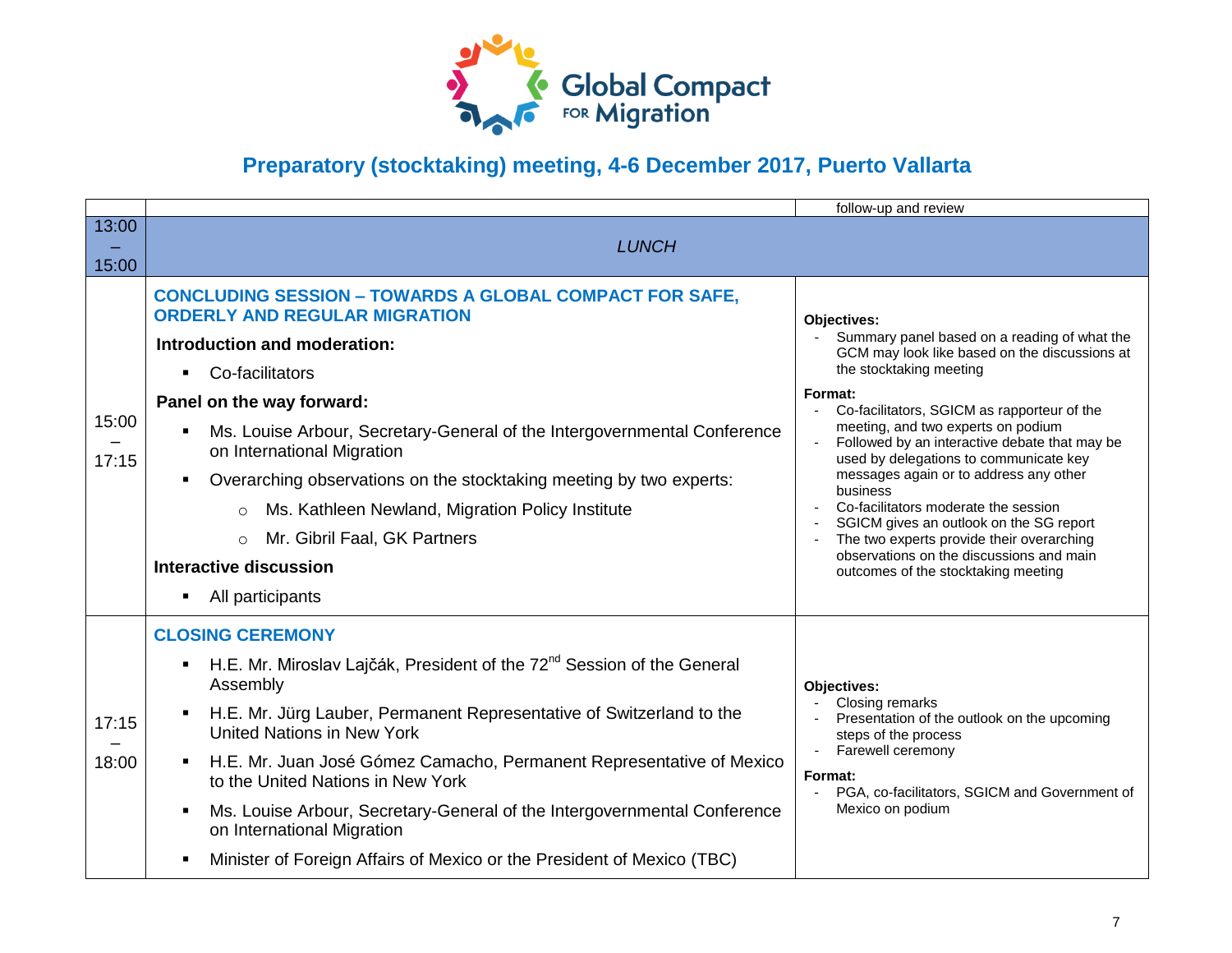





## **GLOBAL COMPACT FOR SAFE, ORDERLY AND REGULAR MIGRATION**

## *Logistical Note 2*

## **Stocktaking meeting Puerto Vallarta, Jalisco, Mexico 4-6 December 2017**

**This logistical note is complementary to logistical note 1, issued in October 2017, and available, along with other information, on the official website: <http://refugeesmigrants.un.org/stocktaking-phase>**

### **ACCREDITATION**

l

The United Nations is charged with accreditation for this meeting. No individual will be admitted into the meeting venue unless they are duly accredited. The procedures for accreditation and more detailed information is available in the [note verbale issued by the UN Protocol and Liaison](http://refugeesmigrants.un.org/sites/default/files/nv_puerto_vallarta_migration_meeting.pdf)  [Service dated 1 November 2017.](http://refugeesmigrants.un.org/sites/default/files/nv_puerto_vallarta_migration_meeting.pdf) To summarize the accreditation process, a summary of links is presented here:

| <b>Who</b>                 | <b>Link and instructions</b>                           | <b>Deadline</b>  |
|----------------------------|--------------------------------------------------------|------------------|
| Member and Observer        | http://delegate.un.int                                 | 27 November 2017 |
| <b>States</b>              |                                                        |                  |
|                            | https://goo.gl/forms/4MDLxDtJT6UTMnMI2                 |                  |
| <b>Stakeholders</b>        |                                                        | 17 November 2017 |
|                            | Civil society, national human rights                   |                  |
|                            | institutions, private sector and academia <sup>1</sup> |                  |
|                            | https://goo.gl/forms/ncdKcrBZUdPCW7sH3                 |                  |
| United Nations Secretariat | UN agencies, funds, and programmes                     | 10 November 2017 |

Parliamentarians can be included in national delegations, in delegations of General Assembly observers, or through accredited civil society organizations. Once delegations are adequately preregistered through the United Nations system, they must obtain their badge. Collection of badges for pre-registered participants will begin on Friday, 1 December 2017 starting at 13:00 through Tuesday, 5 December 2017 until 15:00 at the United Nations Registration Centre in Puerto Vallarta, located at The Westin Resort and Spa Puerto Vallarta (Paseo de la Marina Sur #205, Marina Vallarta).

<sup>1</sup> With ECOSOC consultative status or in accordance with [A/RES/71/280.](http://www.un.org/en/ga/search/view_doc.asp?symbol=a/res/71/280) You may check list of accredited stakeholders at: [http://www.un.org/pga/71/wp-content/uploads/sites/40/2015/08/global-compact-for-safe-orderly-and](http://www.un.org/pga/71/wp-content/uploads/sites/40/2015/08/global-compact-for-safe-orderly-and-regular-migration-the-list-of-NGOs.pdf)[regular-migration-the-list-of-NGOs.pdf](http://www.un.org/pga/71/wp-content/uploads/sites/40/2015/08/global-compact-for-safe-orderly-and-regular-migration-the-list-of-NGOs.pdf)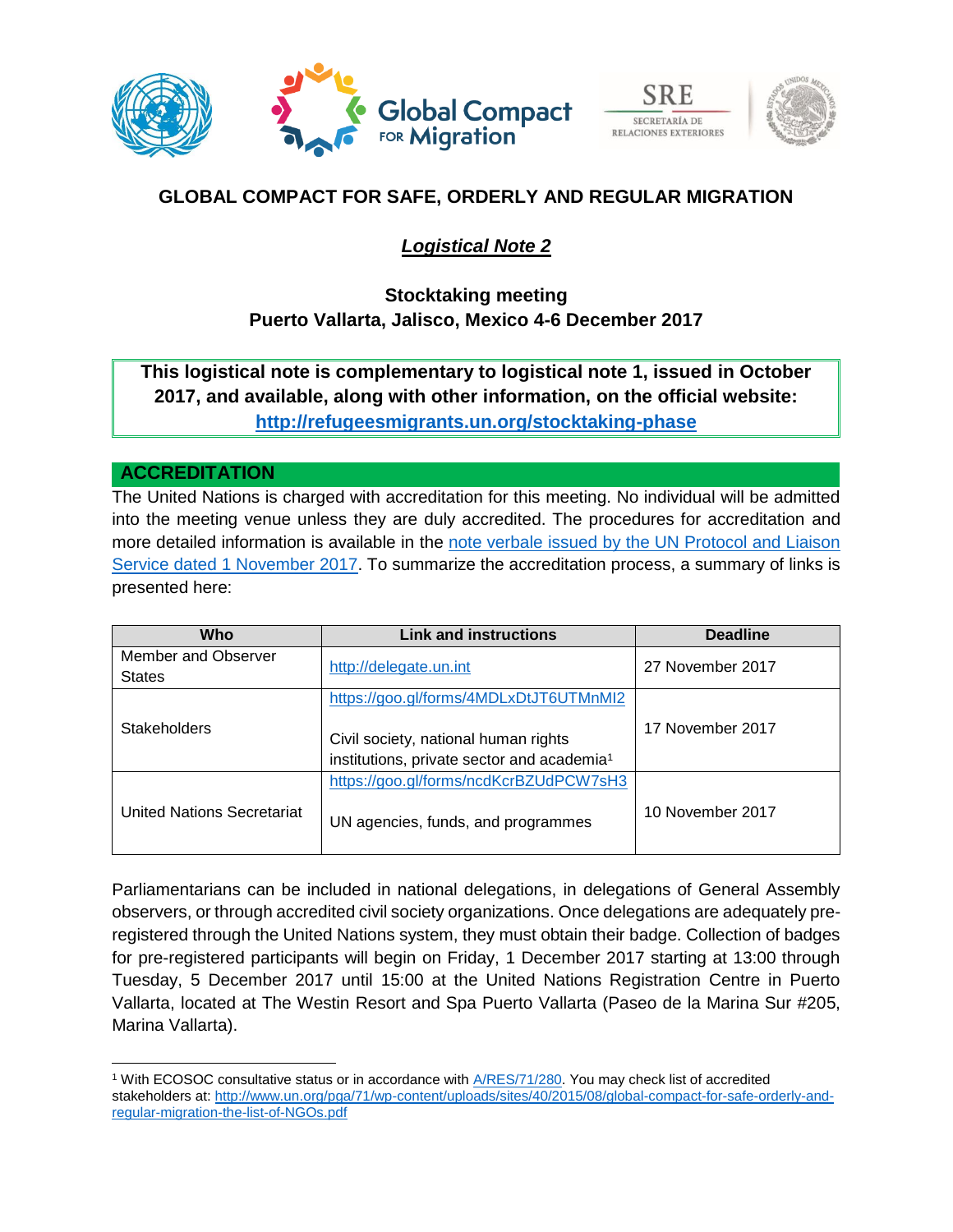## **TRANSPORTATION TO THE VENUE**

Delegations are advised that bus transportation will be provided to and from the International Convention Center to the four official hotels: Westin, Melia, Velas Vallarta and Marriot. The exact agendas will be posted prominently in the accreditation centre to facilitate planning. Please plan on arriving at least 15 minutes earlier than the start time of the meeting to allow for sufficient time to undergo security screening. It is vitally important to remember that no person shall be permitted to board the bus or enter the venue without proper accreditation (badge specific for the meeting). In the unlikely event that a member of a delegation chooses to arrive at the venue with an alternate mode of transportation, such as taxi, private vehicle, or on foot, proper accreditation will also be required. At the conclusion of the work day, buses will transport delegates back to the four official hotels.



| UN Secretariat.      | Café i      | K Host Country      | Clinic                      | Media            |
|----------------------|-------------|---------------------|-----------------------------|------------------|
| <b>Documentation</b> | Information | Transportation info | Plenary                     | Delegates Lounge |
| <b>Breakout 2</b>    | Breakout 1  | Dining Hall         | <b>GROUND FLOOR MAP KEY</b> |                  |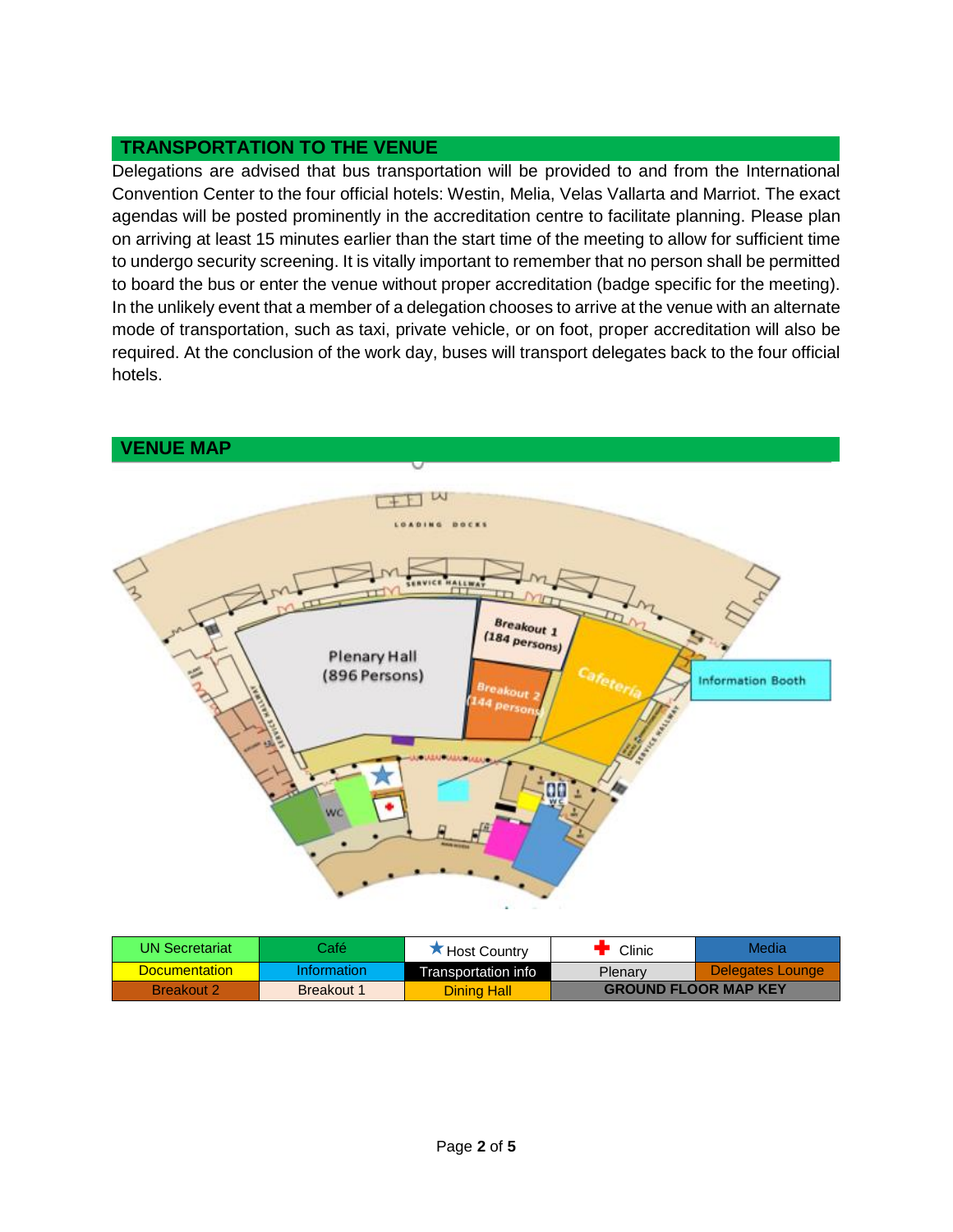## **GENERAL SUBSTANTIVE GUIDANCE**

As this is a stocktaking meeting in an ongoing intergovernmental process, all participants are encouraged to prepare by reviewing the co-facilitator's summaries from the six informal thematic sessions, available here:

[Thematic session one: Human rights of all migrants, social inclusion, cohesion and all forms of](http://refugeesmigrants.un.org/sites/default/files/summary_0.pdf)  [discrimination, including racism, xenophobia and intolerance](http://refugeesmigrants.un.org/sites/default/files/summary_0.pdf)

[Thematic session two: Addressing drivers of migration, including adverse effects of climate](http://refugeesmigrants.un.org/sites/default/files/ts2_cofacilitators_summary.pdf)  [change, natural disasters and human-made crises, through protection and assistance,](http://refugeesmigrants.un.org/sites/default/files/ts2_cofacilitators_summary.pdf)  [sustainable development, poverty eradication, conflict prevention and resolution](http://refugeesmigrants.un.org/sites/default/files/ts2_cofacilitators_summary.pdf)

[Thematic session three: International cooperation and governance of migration in all its](http://refugeesmigrants.un.org/sites/default/files/ts3_co-fascilitators_summary.pdf)  [dimensions, including at borders, on transit, entry, return, readmission, integration and](http://refugeesmigrants.un.org/sites/default/files/ts3_co-fascilitators_summary.pdf)  [reintegration](http://refugeesmigrants.un.org/sites/default/files/ts3_co-fascilitators_summary.pdf)

[Thematic session four: Contributions of migrants and diasporas to all dimensions of sustainable](http://refugeesmigrants.un.org/sites/default/files/ts4_co-facilitators_summary.pdf)  [development, including remittances and portability of earned benefits](http://refugeesmigrants.un.org/sites/default/files/ts4_co-facilitators_summary.pdf)

[Thematic session five: Smuggling of migrants, trafficking in persons and contemporary forms of](https://refugeesmigrants.un.org/sites/default/files/ts5_co-facilitators_summary.pdf)  [slavery, including appropriate identification, protection and assistance to migrants and trafficking](https://refugeesmigrants.un.org/sites/default/files/ts5_co-facilitators_summary.pdf)  [victims](https://refugeesmigrants.un.org/sites/default/files/ts5_co-facilitators_summary.pdf)

[Thematic session six: Irregular migration and regular pathways, including decent work, labour](http://refugeesmigrants.un.org/sites/default/files/its6_summary_final_171102.pdf)  [mobility, recognition of skills and qualifications and other relevant measures](http://refugeesmigrants.un.org/sites/default/files/its6_summary_final_171102.pdf)

Furthermore, participants are encouraged to take into consideration contributions and inputs by Member States and other stakeholders that have been uploaded on the official website of the process. In addition to reviewing the inputs received thus far, the co-facilitators will issue a concept note for the stocktaking meeting. This will be circulated to all Member and Observer States approximately two weeks ahead of the meeting.

### **LANGUAGES OF THE MEETING**

The official working language of the meeting shall be English.

All meetings in plenary will have simultaneous interpretation into all six official languages of the United Nations.

However, the action groups convened on 5 December (day two of the meeting) will have a different number of languages available. The action group that sessions in the plenary hall, will have all six languages available, while the action groups in the smaller rooms will be English only. Delegations should prepare their notes for participation (no speeches) in the action groups in English.Official interpretation services are provided by the United Nations.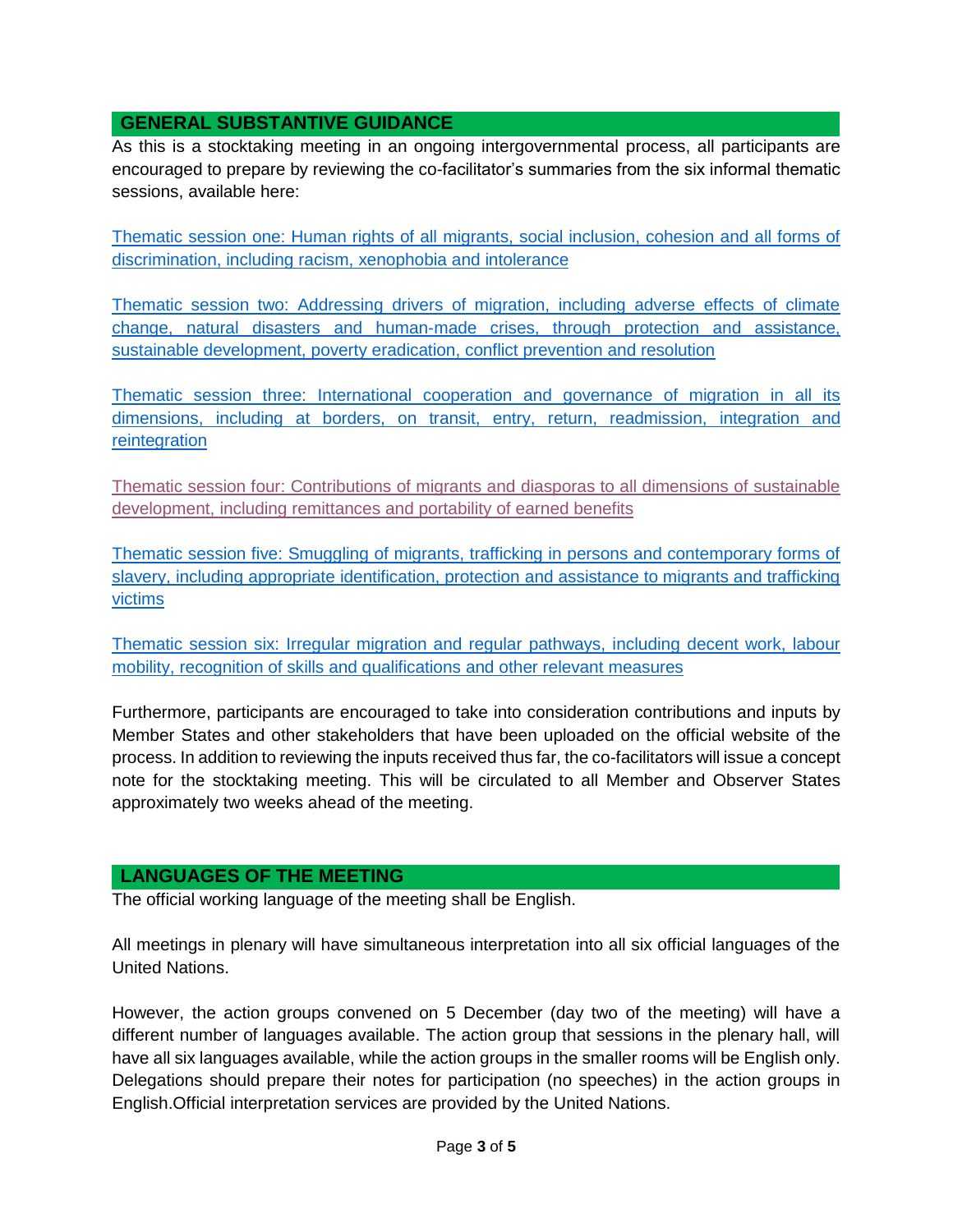## **PREPARING FOR THE ACTION GROUPS**

As indicated in the preliminary information note of October 2017, the second day of the meeting will include a total of six action groups. Rather than a thematic or regional division, as occurred in phase I, the groups are divided into the six dimensions of migration as follows:

| <b>Morning</b>   | 1: Human Dimension | 2: Community     | 3: Local/Sub-             |
|------------------|--------------------|------------------|---------------------------|
|                  |                    | <b>Dimension</b> | <b>National Dimension</b> |
| <b>Afternoon</b> | 4: National        | 5: Regional      | 6: Global Dimension       |
|                  | <b>Dimension</b>   | <b>Dimension</b> |                           |

The action groups are meant to take place in a 1+0 format, in order to allow delegations to participate in as many of the sessions as they wish, and taking into account the space limitations of breakout rooms 1 and 2. On day 1 of the meeting, delegations will be asked to indicate the action group(s) that they wish to attend. The action groups with the highest number of preregistered attendees will take place in the plenary hall, and the other in breakout rooms 1 and 2, accordingly.

All action groups will have three officers: A moderator (Member State), a rapporteur (Member State) and a secretary (UN system). Ambassadorial-level or equivalent representatives from Member States for the roles of the moderators and rapporteurs will be selected by the President of the General Assembly. The note will also include a thematic introduction to each dimension, based on the statements and inputs from phase I.

The outcomes of each of the action groups will be presented to the plenary by the rapporteur on day 3, and included in the co-chairs' summary of the stocktaking meeting.

### **SUBMITTING SPECIFIC RECCOMENDATIONS**

The co-facilitators wish to remind delegations that inputs to the stocktaking phase may be provided by sending them electronically to [gcmigration@un.org](mailto:gcmigration@un.org) up until the close of the meeting on 6 December.

In addition to participation in the meeting, particularly in the action groups, Member States will each be provided with three recommendation cards. These cards may be filled out by hand and be deposited in a box at the centre of the common space in the Puerto Vallarta International Convention Center from the opening of the meeting until the closing session. Member States will not need to write the name of the delegation presenting the recommendation, but are free to do so if they wish. Delegates may also choose to use these recommendation cards as guidance for their participation in the action groups. Each participating delegation is free to use the cards as it deems fit. All cards received will be synthesized and their contents will be taken into consideration in the co-chairs' summary of the stocktaking meeting. The template for the cards will be made known to delegations in the forthcoming concept note cited above.